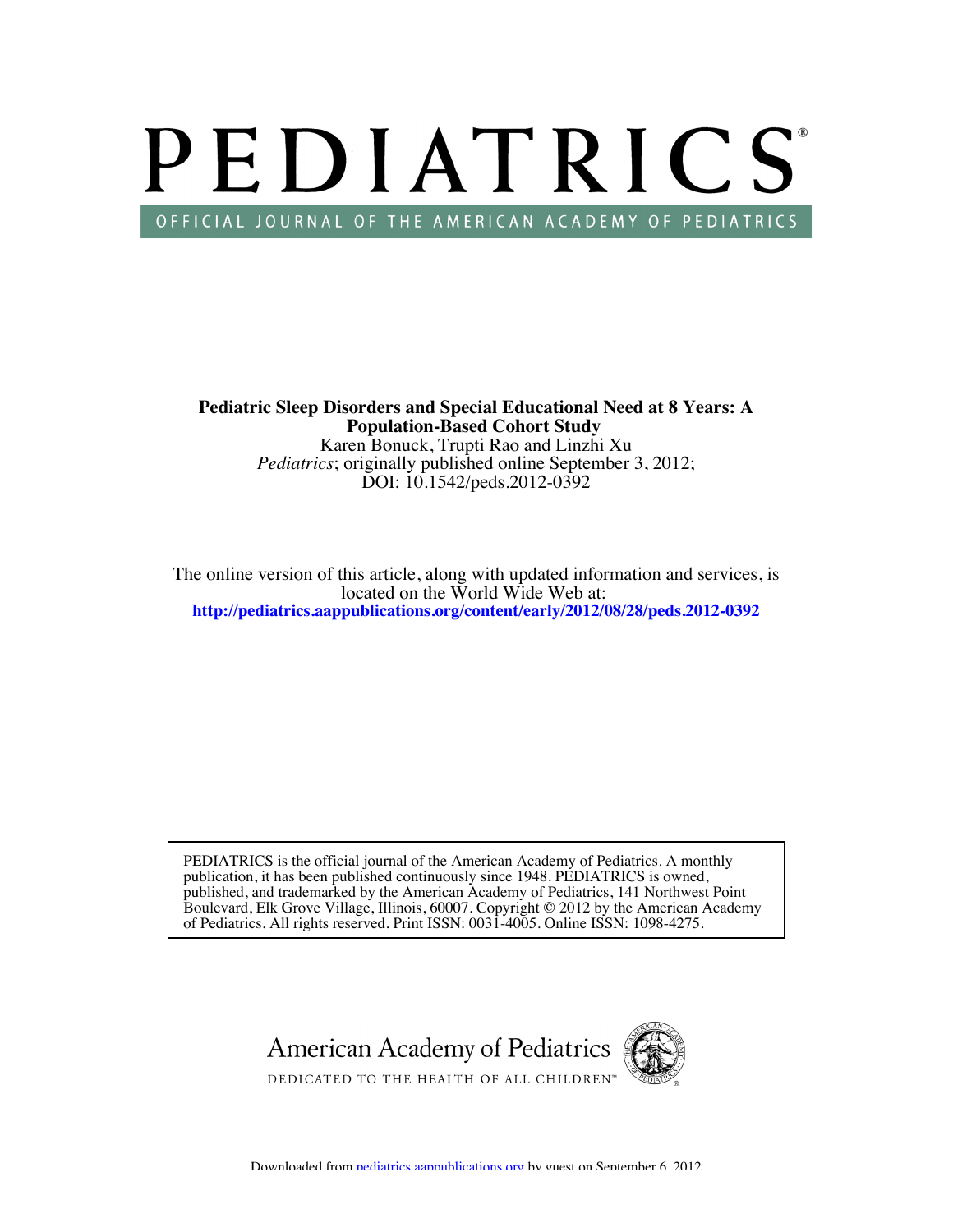# Pediatric Sleep Disorders and Special Educational Need at 8 Years: A Population-Based Cohort Study

AUTHORS: Karen Bonuck, PhD,<sup>a</sup> Trupti Rao, PhD,<sup>b</sup> and Linzhi Xu, PhD<sup>c</sup>

aDepartment of Family Medicine, Albert Einstein College of Medicine, Bronx, New York; bWestchester Institute for Human Development, New York Medical College, Center on Disability and Health, Valhalla, New York; and <sup>c</sup>Department of Pediatrics, Baylor College of Medicine, Houston, Texas

#### KEY WORDS

sleep-disordered breathing, behavior sleep problem, longitudinal, special education

#### **ABBREVIATIONS**

ALSPAC—Avon Longitudinal Study of Parents and Children BSP—behavioral sleep problem CI—confidence interval OR—odds ratio SDB—sleep disordered breathing SEN—special educational need SES—socioeconomic status

All authors meet the criteria for authorship. Dr Bonuck conceptualized and designed the study, drafted the initial manuscript, reviewed and modified the analyses in collaboration with Dr Xu, and incorporated co-author feedback into the final manuscript. Dr Xu developed the methods, carried out all statistical analyses, and reviewed and revised the final manuscript. Dr Rao drafted sections of the manuscript and reviewed the final version.

www.pediatrics.org/cgi/doi/10.1542/peds.2012-0392

doi:10.1542/peds.2012-0392

Accepted for publication May 16, 2012

Correspondence to Karen Bonuck, Department of Family Medicine, Albert Einstein College of Medicine, 1300 Morris Park Ave, Bronx, NY 10461. E-mail: [Karen.bonuck@einstein.yu.edu](mailto:Karen.bonuck@einstein.yu.edu)

PEDIATRICS (ISSN Numbers: Print, 0031-4005; Online, 1098-4275).

Copyright © 2012 by the American Academy of Pediatrics

FINANCIAL DISCLOSURE: The authors have indicated they have no financial relationships relevant to this article to disclose.

FUNDING: This study was supported by National Heart, Lung, and Blood Institute grants R21HL091241 and R21HL091241-01A1. Funded by the National Institutes of Health (NIH).

WHAT'S KNOWN ON THIS SUBJECT: Sleep disordered breathing (SDB) and behavioral sleep problems (BSPs) affect cognitive, behavioral, and language development. No studies have examined associations between SDB and BSPs across early childhood, and later special education need (SEN), on a population basis.

WHAT THIS STUDY ADDS: A history of SDB through 5 years of age was associated with ~40% increased odds of SEN at 8 years, among  $>11000$  children. BSPs were associated with 7% increased odds of SEN, for each additional ∼12 months of reported BSPs.

# abstract

NIF

**OBJECTIVES:** To examine associations between sleep-disordered breathing (SDB) and behavioral sleep problems (BSPs) through 5 years of age and special educational need (SEN) at 8 years.

**METHODS:** Parents in the Avon Longitudinal Study of Parents and Children reported on children's snoring, witnessed apnea, and mouthbreathing at 6, 18, 30, 42, and 57 months, from which SDB symptom trajectories, or clusters, were derived. BSPs were based on report of  $\geq$  5 of 7 sleep behaviors at each of the 18-, 30-, 42-, and 57-month questionnaires. Parent report of SEN (yes/no) at 8 years was available for 11 049 children with SDB data and 11 467 children with BSP data. Multivariable logistic regression models were used to predict SEN outcome by SDB cluster and by cumulative report of SEN.

**RESULTS:** Controlling for 16 putative confounders, previous history of SDB and BSPs was significantly associated with an SEN. BSPs were associated with a 7% increased odds of SEN (95% confidence interval [CI] 1.01–1.15), for each ∼1-year interval at which a BSP was reported. SDB, overall, was associated with a near 40% increased odds of SEN (95% CI 1.18–1.62). Children in the worst symptom cluster were 60% more likely to have an SEN (95% CI 1.23–2.08).

**CONCLUSIONS:** In this population-based longitudinal study, history of either SDB or BSPs in the first 5 years of life was associated with increased likelihood of SEN at 8 years of age. Findings highlight the need for pediatric sleep disorder screening by early interventionists, early childhood educators, and health professionals. Pediatrics 2012;130:1–9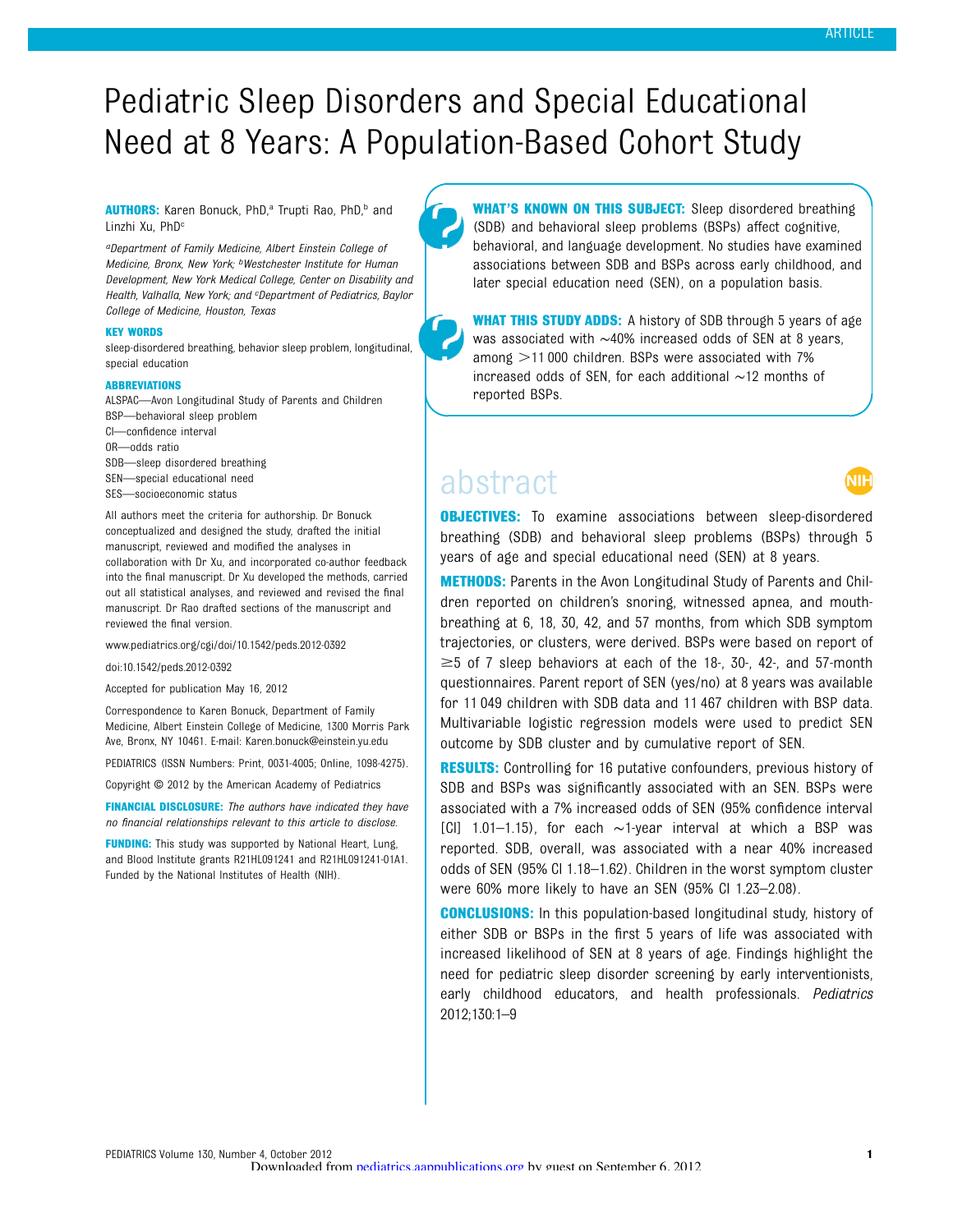Pediatric sleep disorders result in disrupted, inefficient, and inadequate sleep. $1,2$  The most prevalent and pernicious are behavioral sleep problems (BSPs) and sleep disordered breathing (SDB). Both may affect brain development and cause neuronal damage, particularly during critical early development periods.<sup>1-3</sup> Slow wave sleep, the most restorative form of sleep, is largely governed by the frontal cortex, which mediates higher functions, such as decision-making, ambition, and emotional regulation. Disrupting this restorative process via either sleep fragmentation or hypoxemia may affect frontal cortex functioning and lead to aspects of the behavioral phenotype seen with childhood obstructive sleep apnea.1,2,4

BSPs, characterized by inadequate and

fragmented sleep, affects behavior<sup>5,6</sup> and cognition<sup>5-7</sup> and language development.<sup>8</sup> Similarly, SDB is linked to delayed development,9 speech-language impairments,<sup>10,11</sup> and adverse behavioral<sup>2,12</sup> and cognitive2,13,14 effects. Thus, both disorders can affect school functioning and educational need, in addition to being 2 to 3 times as prevalent among children with developmental delay or disability versus the typically developing child.15 In the United States, 3 million 6- to 21-year-olds receive special education for conditions associated with sleep disorders (ie, developmental delay, learning disability, or autism); 40% to 80% also have attention-deficit disorder/ attention-deficit hyperactivity disorder.16 While sleep disorders in early childhood may affect special educational needs, just a few studies have analyzed this association. Parents of children in Spain (mean age 11–12 years) in special versus mainstream schools reported significantly higher rates of both BSPs (32.3% vs 10.5%) and SDB (26.8% vs 5.7%),17 affirming results of an earlier UK study of 4- to 12-year-olds from special versus mainstream educational venues for both BSP (23.8% vs 11.6%) and SDB (19.8% vs 9.0%).18 An Australian study of 6- to 15-year-olds found similar results, although a low response rate, small sample size, and poor matching<sup>19</sup> limit generalizability.

This is the first prospective, populationbased study of the associations between SDB and BSPs throughout early childhood and effect on later special education need (SEN). Given the dynamic, multisymptom expression of SDB's hallmark symptoms (snoring, apnea, and mouth-breathing) SDB was examined as a combined trajectory of these symptoms. This is a secondary analysis of observational data collected during the peak period in the development of SDB and BSPs, in a cohort of  $>11000$  children. The study had 2 specific research questions. Is cumulative report of BSP across 4 intervals of ∼12 to 15 months from 18 to 57 months of age associated with an increased likelihood of an SEN determination at 8 years of age? Similarly, are SDB symptom trajectories, or clusters, from 6 to 57 months of age associated with a greater likelihood of SEN at 8 years of age?

#### **METHODS**

# Population

The Avon Longitudinal Study of Parents and Children (ALSPAC) is a geographically based cohort study of children. ALSPAC enrolled  $\sim$ 85% of pregnant women ( $N =$ 14 541) residing in a defined section of southwest England with an expected date of delivery between April 1991 and December 1992. This study uses data from ALSPAC because it is the only known longitudinal, population-based cohort with measures of SDB, non–respiratoryrelated sleep problems, and school outcomes in early childhood.

The cohort, described in detail elsewhere,<sup>20</sup> was generally representative of the UK population. Our analyses, which excluded twins and triplet and

quadruplet births, children who did not survive to 1 year, and children with conditions such as major congenital disorders that are likely to affect SDB or SEN yielded an initial base sample of 13 467 infants.

Ethical approval for the ALSPAC study was obtained from the ALSPAC Law and Ethics Committee and the local research ethics committees. All participants provided informed consent. This secondary data analysis was considered exempt from the lead investigator's committee on human subjects.

# Assessment of SEN

"SEN identified" is the primary outcome variable. Comparable to the US categories for special education, SEN categories include speech, language, and communication needs; specific learning difficulty; and behavioral, emotional, and social difficulties. In 1999–2000, when this study's SEN data were obtained, ∼17% of children in England had an SEN identified.21 Most such children have their needs met in mainstream schools with an individualized education plan. We did not use the legal "statement of SEN," a much higher level of need, obtained for just ∼3% of children in England who usually attend specialized schools, as this would exclude the∼14% of children generally served in mainstream schools.22 For comparison, during this same period, ∼13% of children were classified under the US Individuals with Disabilities Education Act as having a disability entitling them to special education.23

# Assessment of SDB and Sleep Problems

#### SDB Symptoms

Parents reported on their child's snoring, mouth-breathing, and apnea at 6, 18, 30, 42, and 57 months of age in response to ALSPAC's mail questionnaires. ALSPAC's Likert scaled items are similar to items validated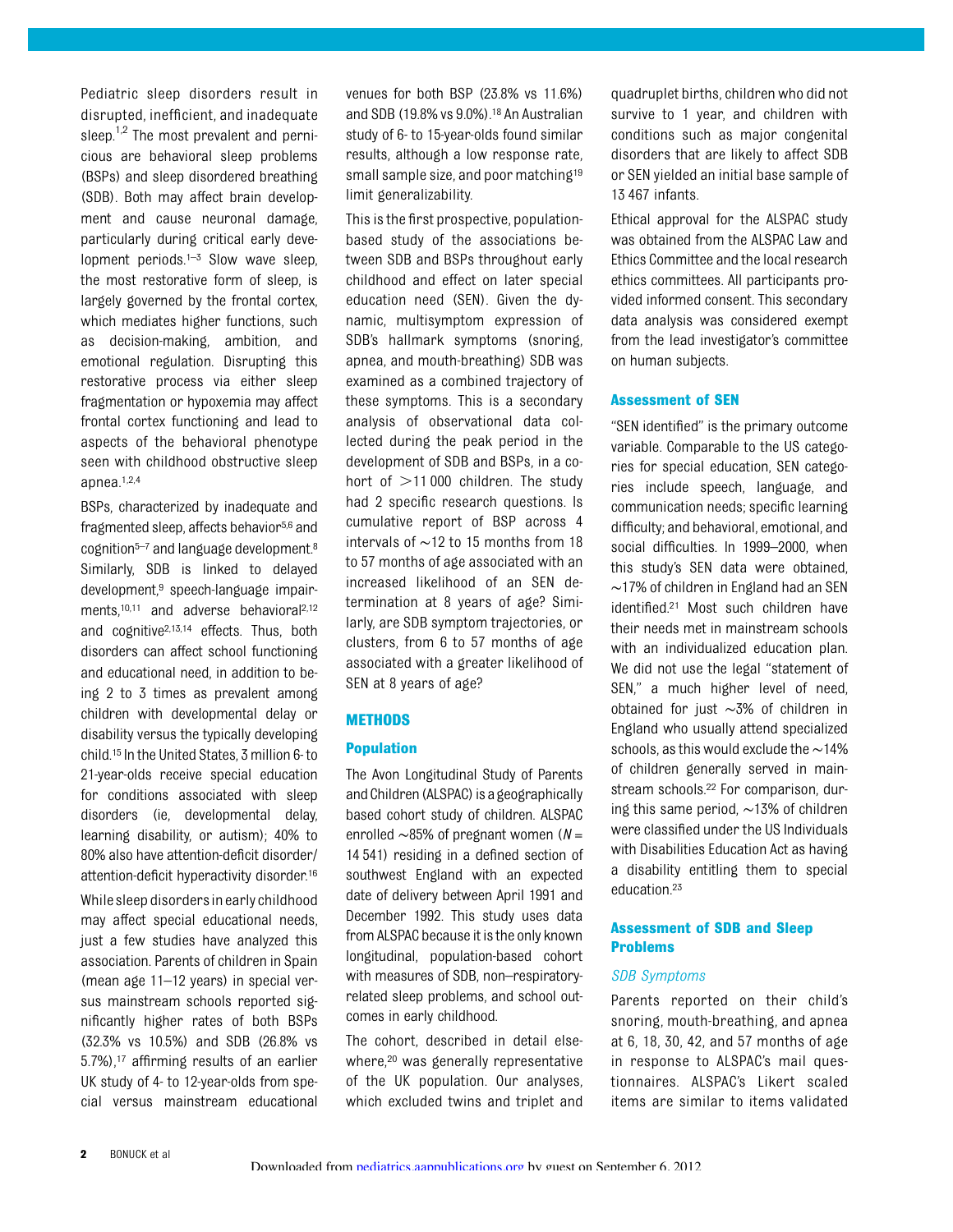against polysomnography data; objective sleep evaluation measures were unavailable. Snoring was assessed with the question: "Does she snore for more than a few minutes at a time?" Mouthbreathing was assessed with the item: "Does she breathe through her mouth rather than her nose?" Witnessed apnea was assessed with the question: "When asleep, does she seem to stop breathing or hold breath for several seconds at a time?"

We derived a series of unique (ie, statistically distinct) patterns of these SDB symptoms across the 5 time points via a methodology reported elsewhere.24 Clusters were derived for children with SDB measures at  $\geq$  2 of these 5 time points. Briefly, this process yielded 5 unique symptom patterns, or clusters (see Fig 1 A–E), depicting the prevalence of snoring, mouth-breathing, and apnea in SD or z scores, at 6, 18, 30, 42, and 57 months of age.

These 5 clusters classified children as (1) normals, asymptomatic throughout (37% of sample); (2) peak at 6 months, all 3 symptoms peak at 6 months but abate thereafter (19% of sample); (3) peak at 18 months, all 3 symptoms peak at 18 months but lessenthereafter (17% of sample); (4) worst, elevated symptom levels beginning at 18 months that remain high, with a 30-month peak (9% of sample); and (5) late symptom, modestly elevated symptoms first appear at 42 months (18% of sample).

#### BSPs

At the 18-, 30-, 42-, and 57-month questionnaires, parents were asked 7 items about their child's sleep. Most pertained to BSPs in the past year (except at 30 months when no recall period was given). Items included whether (yes/no) the child refused to go to bed, regularly woke early, regularly had difficulty sleeping, regularly had nightmares, regularly got up after being put to bed, regularly woke in the night, and regu-





SDB clusters of combined apnea (AP), snoring (SN), and mouth-breathing (MB) in sample from 6 to 57 months of age.

larly got up after a few hours. As in previous ALSPAC analyses,25,26 we combined these into an index. We applied a cut-off score of  $\geq$  5 of these 7 items as a BSP, given that 15%, 27%, 24%, and 21% of the sample responded affirmatively to  $\geq$  5 of the 7 items at 18, 30, 42. and 57 months, respectively, consistent with previously published prevalence rates.27,28 These items were, appropriately, not assessed at 6 months.

### Descriptive Characteristics

The literature guided the selection of potential covariates and mediating variables. SDB is associated with multiple socioeconomic status (SES) variables, such as parental education and employment,9,29,30 as well as maternal risk factors, such as maternal smoking, 9,30 race,9,31 birth weight and gestational age,32 and breastfeeding.33,34 Optimal sleep hygiene reduces BSP risk<sup>35</sup> and is significantly related to race, SES, family structure, and household characteristics.36 In several studies, child gender and race, 37,38 SES, 38,39 and parental education40 moderated the effects of poor sleep on cognitive functioning and academic achievement. SDB is associated with reduced IQ, which may not resolve postadenotonsillectomy.41

Based on these associations, putative covariates included (1) maternal cigarette smoking: "ever" versus "never" before pregnancy; (2) ethnicity of child: white or nonwhite; (3) housing inadequacy: a composite variable for crowdedness  $\leq 1$  room per person) and/or homelessness from birth to 4 years of age; (4) paternal social class: manual versus professional; (5) maternal education: low versus high, with "low" denoting the end of compulsory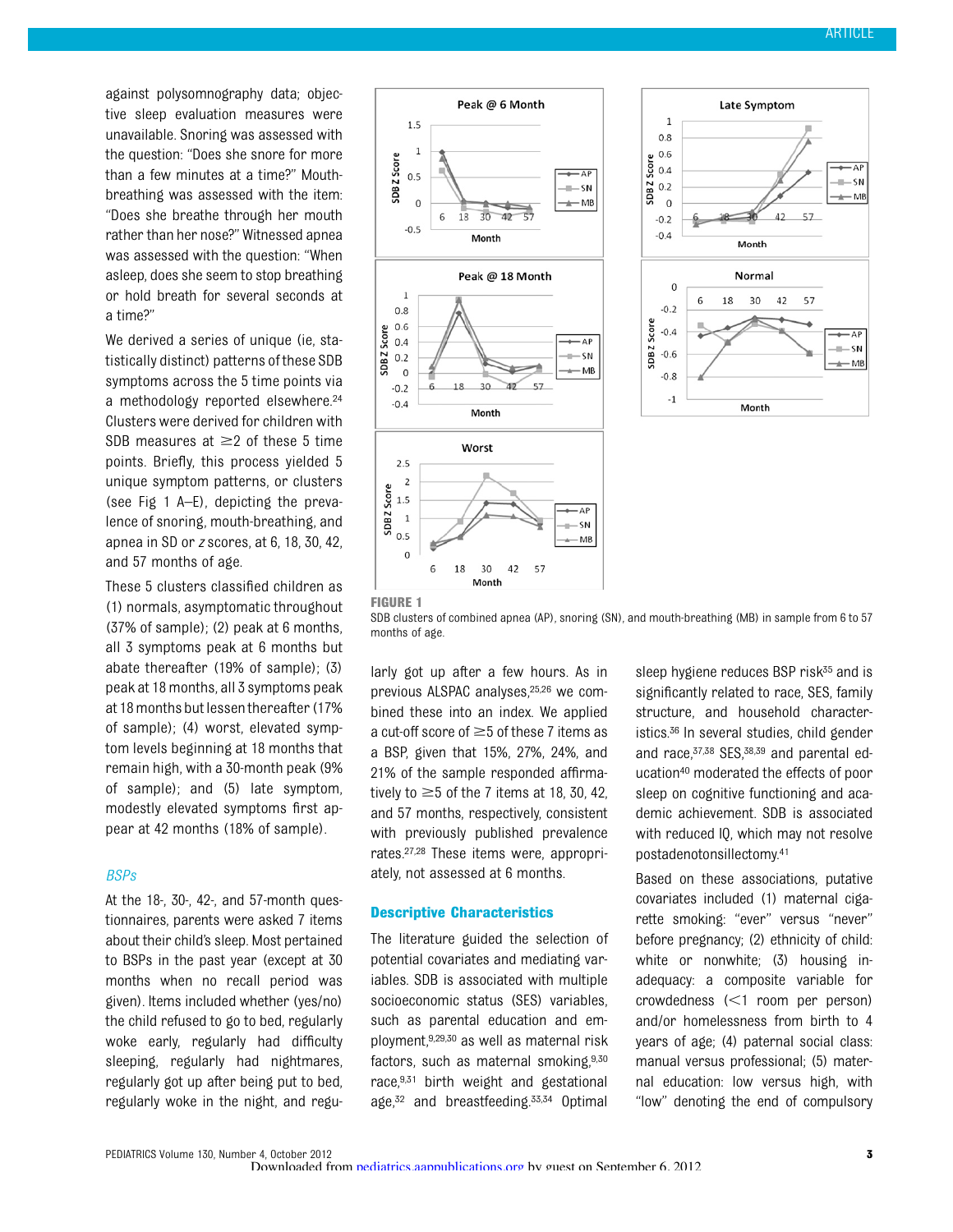education, resulting in a school leaving certificate at 16 in the United Kingdom; (6) family adversity index: 18 stressor items (eg, maternal psychopathology, crime, financial insecurity) used in other ALSPAC analyses<sup>42</sup>; (7) Home Observation for the Measurement of the Environment (HOME): an inventory43 of the quality of parenting and home environment; (8) birth weight and gestational age: low birth weight was defined as  $\leq$ 2500 g and premature as  $<$ 37 weeks' gestation; (9) breastfeeding: whether the child was ever breastfed; (10) adenoidectomy/ tonsillectomy: questionnaire at 57 months asked if child ever had tonsils or adenoids removed (exact age at surgery was not assessed); and (11) IQ: per the Wechsler Intelligence Scale for Children, Third Edition (WISC-III), administered at ∼8 years of age. Consistent with other ALSPAC work, an  $10 < 80$ was denoted as low.44

#### Statistical Analyses

We used  $\chi^2$  and analysis of variance tests for categorical covariates and  $t$ tests for continuous covariates to describe differences between or among: children with missing versus nonmissing data for the sleep or SEN variables, children with versus without an SEN, the SDB clusters, and children with BSPs at 0, 1, 2, 3, or 4 time points. Logistic regression was used to examine unadjusted relationships between BSP and SEN and between SDB and SEN. For BSP, the odds ratios (OR) and 95% confidence intervals (CIs) represent the odds of SEN associated with each additional time period of having a BSP (range 0–4). For SDB, ORs (95% CIs) were derived both for each of the 4 symptomatic clusters versus normals, as well as for all 4 symptomatic clusters combined versus normals.

Initial multivariate logistic regression models included all putative covariates, but only significant ( $P < .05$ ) covariates were retained in final models. Models were run including and exclud-

ing IQ, as well as with IQ as an interaction term with SDB in the SDB model, and with race, gender, maternal education, and paternal employment with BSP in the BSP model. In addition, BSP models analyzed race, gender, maternal education, and paternal employment as interaction terms, based on earlier work. To address multicollinearity, variance inflation factors were derived to assess the effects of individual independent variables on variance. A conservative variance inflation factor threshold of 10 was used in model testing.45 Analyses were conducted by using SAS version 9.1 (SAS Institute Inc, Cary, NC).

#### RESULTS

#### Sample Size

Excluding children of multiple births, children who did not survive to 1 year, and children with conditions related to sleep disorders or SEN, there were

13 024 children with either BSP or SDB (exposure variables) or with the SEN outcome measure. Of these, 11 026 children had SEN outcomes data, 11 049 children were reflected in the SDB clusters (ie, SDB measures for  $\geq$ 2 of 5 time points), and 11 467 had BSP data (ie,  $\geq$ 1 BSP measure at 18, 30, 42, or 57 months of age).

### Sample Characteristics and Association With SEN

Table 1 presents the characteristics of the analytic sample of 13 024 children. Compared with the initial base sample of 13 467, the 443 children missing either sleep exposure variable and/or the SEN outcome variable had more adverse SES and family risk characteristics but did not differ by gestational age, birth weight, gender, or IQ (not shown). Among the 11 026 children with SEN outcomes, 16.6% (1825)

|  |  | <b>TABLE 1</b> Sample Demographics and Special Education Need |  |  |  |  |
|--|--|---------------------------------------------------------------|--|--|--|--|
|--|--|---------------------------------------------------------------|--|--|--|--|

|                                                  | Base Samplea   |               | <b>SEN Among Total Sample</b> |  |  |  |
|--------------------------------------------------|----------------|---------------|-------------------------------|--|--|--|
|                                                  |                | Yes           | No                            |  |  |  |
| N                                                | 13024          | 1825          | 9201                          |  |  |  |
| Maternal characteristics                         |                |               |                               |  |  |  |
| Smoked during pregnancy, any, %***               | 24.8           | 33.7          | 24.3                          |  |  |  |
| Alcohol during pregnancy, any, %                 | 54.8           | 53.6          | 54.3                          |  |  |  |
| Age at delivery, mean y (SD)***                  | 28 (4.94)      | 27.91 (4.84)  | 26.78 (5.02)                  |  |  |  |
| Breastfed this child, ever, %***                 | 75.6           | 66.0          | 74.6                          |  |  |  |
| Child characteristics                            |                |               |                               |  |  |  |
| Gender, male, %***                               | 51.5           | 68.7          | 47.5                          |  |  |  |
| Race, white, %                                   | 97.6           | 97.3          | 98.0                          |  |  |  |
| Premature, $<$ 37 wk, %***                       | 4.9            | 6.6           | 4.7                           |  |  |  |
| Low birth weight, $\leq$ 2500 g, %***            | 4.2            | 5.9           | 4.0                           |  |  |  |
| Adenoids removed, ever, %***                     | 7.4            | 11.6          | 6.7                           |  |  |  |
| Tonsils removed, ever, %*                        | 4.5            | 6.0           | 4.2                           |  |  |  |
| $10, <80, \%$ ***                                | 12.5           | 41.5          | 10.1                          |  |  |  |
| $10$ , mean $(SD)$ ***                           | 104.33 (16.42) | 89.97 (16.68) | 104.83 (15.32)                |  |  |  |
| Socioeconomic/family characteristics             |                |               |                               |  |  |  |
| Maternal education, lower, %***                  | 64.7           | 78.4          | 67.3                          |  |  |  |
| Paternal employment, manual, %***                | 44.1           | 59.8          | 46.2                          |  |  |  |
| Housing, inadequate, %***                        | 12.4           | 18.1          | 11.7                          |  |  |  |
| Family adversity index, range 0-18, mean (SD)*** | 1.80(1.98)     | 2.17(2.22)    | 1.72 (1.93)                   |  |  |  |
| HOME score, range 0-8, mean (SD)***              | 5.74 (1.66)    | 5.58 (1.75)   | 5.75(1.64)                    |  |  |  |
| Parity, ≥1, %***                                 | 53.7           | 62.7          | 54.9                          |  |  |  |
| Sleep disorders                                  |                |               |                               |  |  |  |
| SDB, symptomatic cluster, %b,**                  | 63.1           | 71.5          | 61.6                          |  |  |  |
| BSP, reported at $>1$ time point, %**            | 44.3           | 48.4          | 43.5                          |  |  |  |

HOME, Home Observation for the Measurement of the Environment.

<sup>a</sup> These 13 024 constitute the base sample used to derive the SDB clusters, sleep problems score, and SEN outcomes presented.

**b** In any of the 4 symptomatic clusters versus the 1 asymptomatic cluster.

\*  $P < .05$ ; \*\*  $P < .01$ ; \*\*\*  $P < .001$ .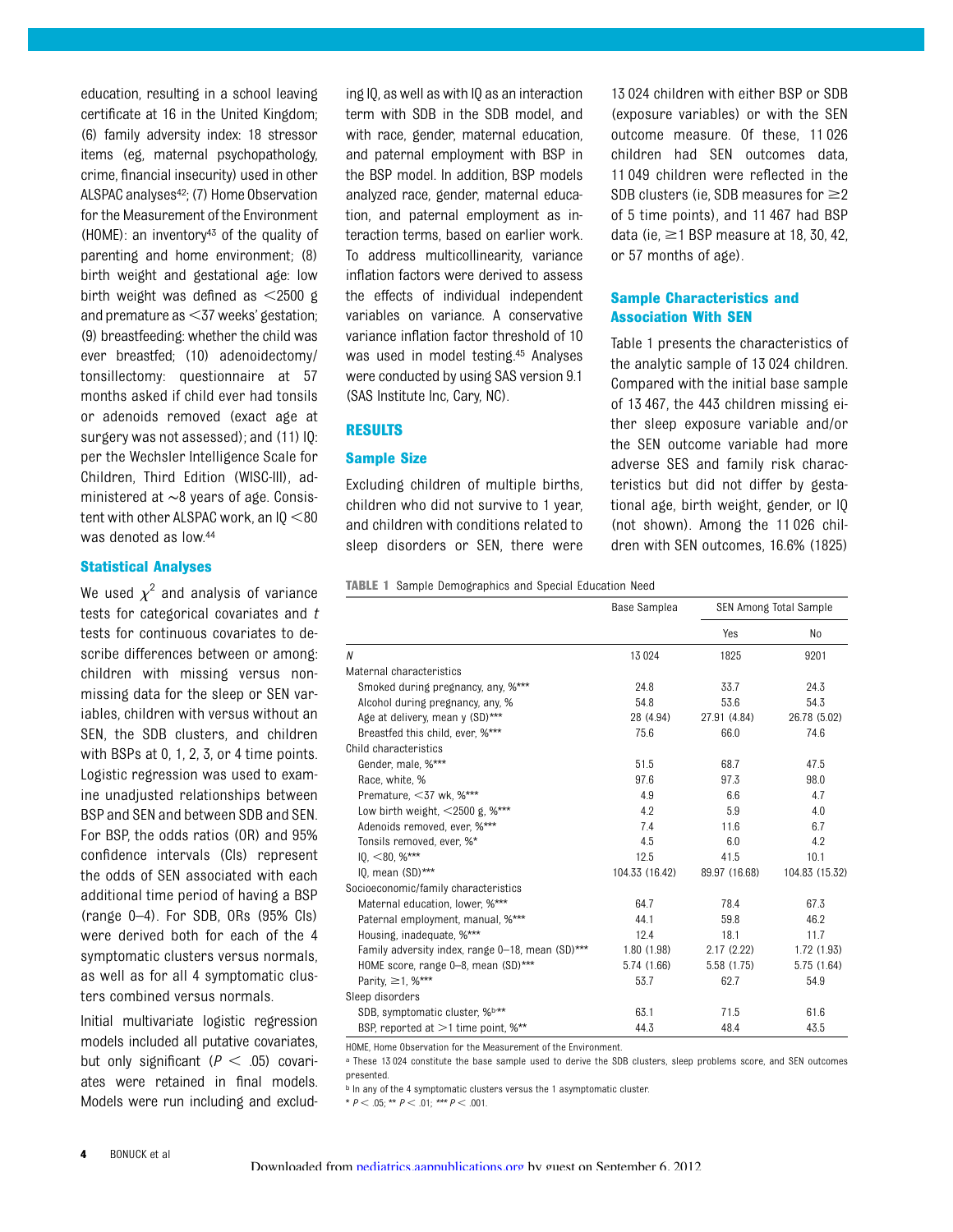had an SEN. Children who did not have an SEN ( $n = 9201$ ) differed from those with an SEN on nearly every characteristic (Table 1).

# SDB Cluster Association With Sample Characteristics

There were significant differences among the clusters for 16 of the 17 putative covariates (Table 2). Children in the symptomatic clusters had the most adverse risk profile, led by those in the "Worst" cluster, and followed by those in the "Late Symptoms" cluster. In contrast to SEN associations with sample characteristics, the normals were significantly less likely to be premature or low birth weight or to have had mothers who reported smoking or drinking alcohol in pregnancy. There was a 4-point IQ difference between the "Worst" (mean 102.4, SD 16.3) and normal (mean 106.4, SD 16.1) clusters.

# Cumulative Sleep Problem Association With Sample **Characteristics**

Cumulative report of BSPs differed by maternal risk factors aswell as SES and family characteristics (Table 3). A higher proportion of children with BSPs had disadvantaged profiles; for most significant variables, this association appeared to be linear. There was nearly a 4-point IQ difference between children with BSPs at all 4 time points (mean 101.80, SD 15.61) versus children with no reported BSPs (mean 105.76, SD 16.28) In contrast, to SDB, neither gender, race, prematurity, nor low birth weight was associated with duration of BSP.

#### BSP Associations With SEN

Table 4 presents crude and adjusted effects of each additional time point report of a BSP. In crude analyses, each additional time point with a BSP was associated with a 12% increased odds of SEN (95% CI 1.06–1.18). As neither

TABLE 2 SDB Cluster Associations With Sample Characteristics

|                                                           | Peak at 6 mo   | Peak at 18 mo | Worst         | Late          | Normal         |
|-----------------------------------------------------------|----------------|---------------|---------------|---------------|----------------|
| N                                                         | 2142           | 1830          | 934           | 2005          | 4138           |
| Maternal                                                  |                |               |               |               |                |
| Smoked during pregnancy,<br>any, %***                     | 24.6           | 26.6          | 30.0          | 23.8          | 17.5           |
| Alcohol during pregnancy,<br>any, $\%^*$                  | 53.3           | 54.3          | 57.4          | 54.0          | 56.8           |
| Age at delivery, mean y<br>$(SD)$ ***                     | 28.28 (4.73)   | 27.98 (4.90)  | 27.73 (5.03)  | 28.11 (4.79)  | 29.04 (4.64)   |
| Breastfed this child,<br>ever, %***                       | 75.6           | 74.8          | 70.4          | 75.1          | 79.3           |
| Child                                                     |                |               |               |               |                |
| Gender, male, %***                                        | 54.0           | 53.5          | 55.9          | 49.6          | 49.2           |
| Race, white, %**                                          | 98.2           | 96.7          | 97.7          | 98.1          | 98.2           |
| Premature, <37 wk, %*                                     | 4.5            | 4.5           | 7.0           | 4.8           | 4.3            |
| Low birth weight,<br>$<$ 2500 g, %**                      | 3.3            | 4.9           | 5.2           | 4.1           | 3.3            |
| Adenoids removed,<br>ever, %***                           | 4.6            | 6.3           | 31.7          | 9.8           | 3.1            |
| Tonsils removed, ever, %***                               | 2.7            | 3.3           | 20.7          | 6.0           | 2.0            |
| $10,$ < 80, %***                                          | 11.4           | 14.0          | 15.6          | 14.8          | 9.6            |
| $10$ , mean $(SD)$ ***                                    | 104.32 (16.14) | 103.3 (17.05) | 102.4 (16.25) | 102.7 (16.28) | 106.41 (16.07) |
| Socioeconomic and family                                  |                |               |               |               |                |
| Maternal education,<br>lower, %***                        | 65.3           | 66.0          | 68.3          | 66.4          | 56.9           |
| Paternal employment,<br>manual, %***                      | 43.7           | 46.4          | 47.2          | 44.4          | 37.7           |
| Housing, inadequate, %***                                 | 15.3           | 14.8          | 16.2          | 13.3          | 9.12           |
| Family adversity index,<br>range of 0-18,<br>mean (SD)*** | 2.15(2.11)     | 2.20(2.09)    | 2.37(2.19)    | 1.93(2.00)    | 1.57(1.81)     |
| HOME score, range of 0-8,<br>mean (SD)                    | 5.7(1.67)      | 5.73 (1.64)   | 5.70 (1.67)   | 5.78 (1.64)   | 5.79 (1.65)    |
| Parity, $\geq$ 1, %**                                     | 54.7           | 54.1          | 54.1          | 51.6          | 56.6           |

HOME, Home Observation for the Measurement of the Environment.

\*  $P < .05$ ; \*\*  $P < .01$ ; \*\*\*  $P < .001$ .

the IQ  $\times$  BSP nor the child race  $\times$  BSP, gender  $\times$  BSP, maternal education  $\times$ BSP, or paternal employment  $\times$  BSP interaction terms were significant, these variables were entered as covariates into logistic regression models. In adjusted analyses without IQ, BSP remained significant (OR 1.07, 95% CI 1.01–1.15). In analyses adjusted for IQ, BSP nearly attained significance (OR 1.08, 95% CI 1.00–1.17), even when controlling for the strong, significant effect of IQ (OR 6.17, 95% CI 5.10–7.48).

#### SDB Associations With SEN

The combined symptomatic clusters (Table 5) were associated with a 56% increased odds of SEN in unadjusted analyses (95% CI 1.37–1.77); children in the "Worst" cluster had the highest increased odds: 83% (OR 1.83, 95% CI 1.48– 2.25). In adjusted analyses without IQ, the combined symptomatic cluster effect attenuated to 38% (95% CI 1.18–1.62). The "Worst" cluster continued to have the strongest effect: 60% (95% CI 1.23–2.08), while other cluster effects ranged from 30% to 40%. Adjusting for IQ only slightly attenuated the combined symptomatic cluster effect to 30% (95% CI 1.05–1.61), but the "Peak at 18" and "Late" cluster effects no longer reached significance. For streamlining purposes, significant covariates are not shown (table legend identifies which were significant).

#### **DISCUSSION**

This is the first population-based study of the association between respiratoryrelated (SDB) and behavioral (BSP) sleep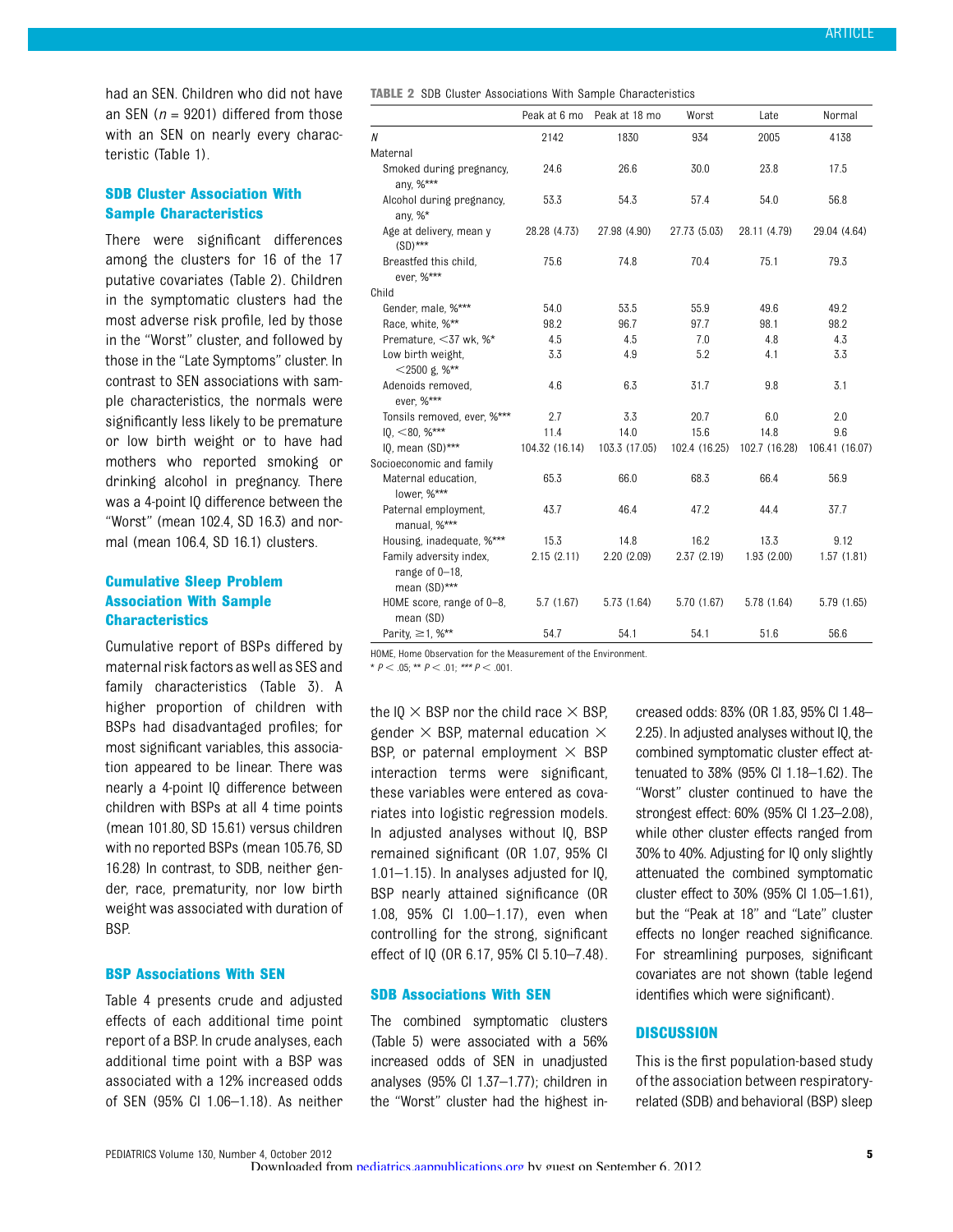| <b>TABLE 3</b> BSP Association With Sample Characteristics, by Number of Time Points With Reported |  |  |  |  |  |
|----------------------------------------------------------------------------------------------------|--|--|--|--|--|
| <b>BSPs</b>                                                                                        |  |  |  |  |  |

|                                         |              |                                                                            | No. of Time Points With a BSP |             |              |
|-----------------------------------------|--------------|----------------------------------------------------------------------------|-------------------------------|-------------|--------------|
|                                         | $\mathbf{0}$ | 1                                                                          | $\overline{2}$                | 3           | 4            |
| Ν                                       | 6522         | 2527                                                                       | 1366                          | 780         | 272          |
| Maternal characteristics                |              |                                                                            |                               |             |              |
| Smoked during pregnancy,<br>any, %***   | 19.9         | 25.7                                                                       | 27.8                          | 31.0        | 30.7         |
| Alcohol during pregnancy,<br>any, $%^*$ | 54.3         | 54.6                                                                       | 58.5                          | 58.4        | 53.2         |
| Age at delivery, mean y<br>$(SD)$ ***   | 28.61 (4.78) | 28.09 (4.84)                                                               | 27.94 (5.05)                  | 27.6 (4.89) | 27.96 (4.72) |
| Breastfed this child,<br>ever, %        | 77.2         | 76.6                                                                       | 74.7                          | 73.4        | 73.8         |
| Child characteristics                   |              |                                                                            |                               |             |              |
| Gender, male, %                         | 50.8         | 53.5                                                                       | 51.0                          | 52.4        | 50           |
| Race, white, %                          | 98.0         | 97.7                                                                       | 97.5                          | 97.1        | 98.5         |
| Premature, <37 wk, %                    | 4.6          | 4.3                                                                        | 6.2                           | 5           | 3.3          |
| Low birth weight,<br>$<$ 2500 g. %*     | 3.6          | 3.9                                                                        | 4.7                           | 5.7         | 3.7          |
| Adenoids removed,<br>ever, %**          | 6.7          | 7.2                                                                        | 9.6                           | 9.9         | 7.0          |
| Tonsils removed, ever, %                | 4.0          | 4.7                                                                        | 5.3                           | 6.3         | 4.3          |
| $10,$ < 80, %***                        | 10.6         | 13.2                                                                       | 14.6                          | 18.1        | 15.1         |
| IQ (mean, SD)***                        |              | 105.76 (16.28) 103.33 (16.54) 102.67 (16.27) 100.99 (16.35) 101.80 (15.61) |                               |             |              |
| Socioeconomic/family                    |              |                                                                            |                               |             |              |
| characteristics                         |              |                                                                            |                               |             |              |
| Maternal education,<br>lower, %***      | 60.1         | 63.8                                                                       | 65.1                          | 71.9        | 75           |
| Paternal employment,<br>manual, %***    | 39.9         | 45.0                                                                       | 45.5                          | 52.0        | 48.0         |
| Housing, inadequate, %***               | 10.5         | 14.3                                                                       | 15.3                          | 18.2        | 20.6         |
| Family adversity index,                 | 1.64(1.81)   | 2.03(2.08)                                                                 | 2.36(2.15)                    | 2.64(2.39)  | 2.87(2.27)   |
| range 0-18, mean (SD)***                |              |                                                                            |                               |             |              |
| HOME score, mean 0-8,<br>mean (SD)      | 5.76 (1.64)  | 5.77 (1.66)                                                                | 5.75 (1.65)                   | 5.69 (1.68) | 5.71 (1.79)  |
| Parity, ≥1, %***                        | 57.5         | 53.5                                                                       | 49.9                          | 46.8        | 48.9         |

HOME, Home Observation for the Measurement of the Environment.

\*  $P < .05$ ; \*\*  $P < .01$ ; \*\*\*  $P < .001$ .

|  |  |  |  |  |  |  |  |  |  | <b>TABLE 4</b> BSP Odds of SEN Associated With Each Time Point of Reported BSP |  |
|--|--|--|--|--|--|--|--|--|--|--------------------------------------------------------------------------------|--|
|--|--|--|--|--|--|--|--|--|--|--------------------------------------------------------------------------------|--|

| $1.12(1.06 - 1.18)$ |
|---------------------|
|                     |
|                     |
|                     |
| $1.07(1.01 - 1.15)$ |
| $0.97(0.95 - 0.98)$ |
| $2.63(2.26 - 3.06)$ |
| $1.65(1.16 - 2.34)$ |
| $1.42(1.22 - 1.65)$ |
| $1.10(1.07 - 1.14)$ |
| $1.29(1.09 - 1.53)$ |
|                     |
| $1.74(1.42 - 2.14)$ |
|                     |
| $1.08$ (1.00-1.17)* |
| $2.41(2.00 - 2.90)$ |
| $1.10(1.06 - 1.15)$ |
| $6.17(5.10 - 7.48)$ |
|                     |

<sup>a</sup> Only significant covariate effects shown.

 $*$  P < .062.

problems, throughout early childhood, and SEN. Children with a history of BSPs and of SDB in the first 5 years of life were more likely to have an SEN at 8 years of age; even controlling for 16 putative confounders, BSPs were associated with a 7% increased odds of SEN, for each∼1 year interval. Thus, for example, children with a BSP in at least 2 of the 4 intervals (∼1 of 5 children) had a 15% increased likelihood of SEN. SDB, overall, was associated with a near 40% increased odds of SEN. Children with the worst SDB symptoms were 60% more likely to have an SEN. Sleep problem effects remained significant, even after controlling for IQ, which itself was associated with five- to sixfold increased odds of SEN for both BSPs and SDB. Residual confounding is possible. Specifically, children with underlying neurodevelopmental issues, who are more likely to have SENs, may indeed have more sleep problems. However, given the persistence of sleep problem effects in analyses controlling for multiple putative confounders including IQ, such confounding is unlikely to negate our findings.

Our study differs from the few publications on sleep problems and SEN, in several ways. First, earlier work compared children from specialized versus mainstream schools.18,19,46 In contrast, we use a population-based approach. Correspondingly, we applied the inclusive SEN designation, rather than the narrower "statement of SEN," most applicable to children in specialized schools. Second, in contrast to earlier work, our longitudinal cohort study's strengths include large sample size, control for multiple potential confounders, and ability to examine temporal relationships and estimate effects. Previous cross-sectional work analyzed data from ∼100 children or fewer from specialized schools, with limited control for confounders. Third, our work assesses SDB and BSP from infancy through 5 years of age, the peak period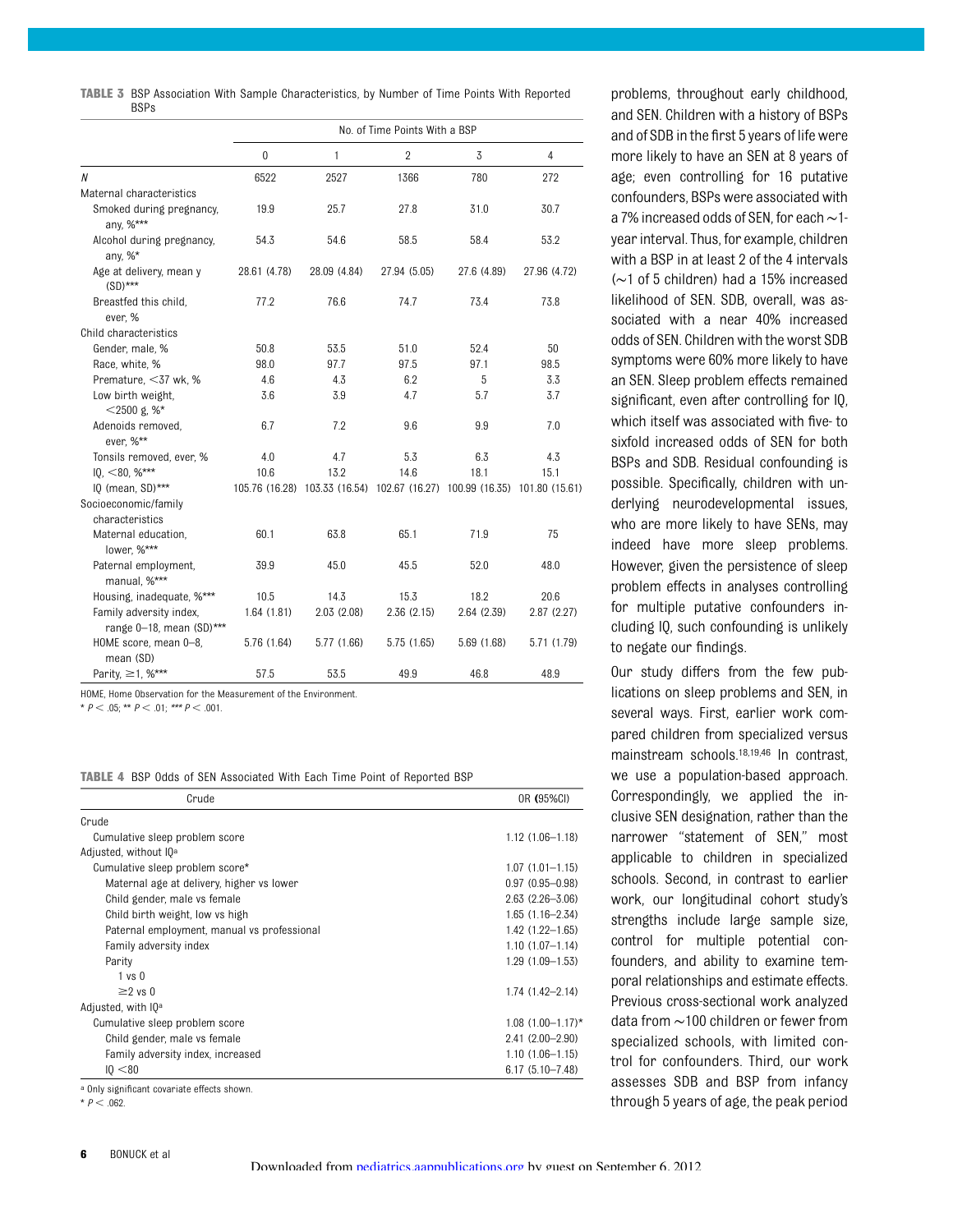#### TABLE 5 SDB Clusters Effects on SEN

|                                | Crude OR<br>$(95% \text{ Cl})$ | Adjusted, <sup>a</sup> Without<br>IQ, OR (95% CI) | Adjusted, <sup>b</sup> With<br>IO, OR (95% CI) |
|--------------------------------|--------------------------------|---------------------------------------------------|------------------------------------------------|
| Combined symptomatic vs normal | $1.56$ (1.37-1.77)***          | $1.38$ (1.18-1.62)***                             | $1.30(1.05 - 1.61)^*$                          |
| Peak at 6 mo                   | $1.52$ (1.28-1.79)***          | $1.32$ (1.08-1.62)**                              | $1.40$ (1.09-1.80)**                           |
| Peak at 18 mo                  | $1.47$ (1.24-1.75)***          | $1.31(1.06 - 1.63)$ **                            | $1.14(0.87 - 1.50)$                            |
| Worst                          | $1.83$ (1.48-2.25)***          | $1.60$ (1.23-2.08)***                             | $1.45$ (1.05-2.00)*                            |
| Late                           | $1.56$ $(1.32 - 1.85)$ ***     | $1.43$ (1.16-1.75)***                             | $1.26(0.98 - 1.63)$                            |

\*  $P < .05$ ; \*\*  $P < .01$ ; \*\*\*  $P < .001$ .

a In adjusted models without IQ (based on symptomatic versus normal SDB clusters), the following variables were significant: maternal age at delivery, child gender (male), low birth weight, paternal employment (manual), family adversity (increased), and parity  $(\geq 2)$ .

**b** In adjusted models with IQ (based on symptomatic versus normal SDB clusters), the following variables were significant: child gender (male), family adversity (increased), and IQ  $(<$ 80).

for both disorders,27,47 enabling us to predict cumulative effects during this vulnerable period on later SEN.

Several population-based studies have examined cognitive and academic outcomes (ie, not special education) with mixed results. In 1 study, school-aged children with objectively measured mild SDB did no poorer on most intelligence measures assessed,<sup>48</sup> in contrast to most research linking SDB to poorer academic performance,12,14while in another, objectively measured SDB was significantly associated with cognitive outcomes.49 Regarding BSPs, our findings differ from an Australian study finding no concurrent or longitudinal association between "sleep problems" and cognitive outcomes measured at 4 to 5 and 6 to 7 years of age. $50$  In that study, "sleep problems" was defined by just 1 item (ie, whether the parent considered the child to have a sleep problem [none, mild, moderate, severe]), in contrast to our scale-based measure of 7 specific sleep behaviors.

Regarding school outcomes of interventions, adenotonsillectomy to treat SDB is associated with improved neurocognition among  $4$ -year-olds $51,52$  and

#### REFERENCES

- 1. Jan JE, Reiter RJ, Bax MCO, Ribary U, Freeman RD, Wasdell MB. Long-term sleep disturbances in children: a cause of neuronal loss. Eur J Paediatr Neurol. 2010;14(5):380–390
- 2. Beebe DW. Cognitive, behavioral, and functional consequences of inadequate

school performance among the lowest performing first graders.<sup>53</sup> Limited data are available on school-related outcomes of BSP interventions, despite their known efficacy among young children.54–<sup>57</sup> The 1 published randomized controlled trial did not find improved learning outcomes among 5- to 6-year-olds identified via school screening. Authors posit that the brief instrument that was used may have been insufficiently sensitive to detect changes in skills (eg, working memory) that affect school outcomes or that learning effects might lag beyond the study's 6-month follow-up.58

This study has several limitations. First, neither sleep problem was assessed with validated pediatric sleep questionnaires,<sup>18</sup> ,19,46 in part, because none were available at the time.59 Still, the SDB items are similar to those validated against objective measures,60–<sup>64</sup> while the clusters themselves may better capture the dynamic, multisymptom expression of SDB.24 Our BSP measure corresponds to one used in earlier ALSPAC analyses.25,26 Second, ALSPAC data did not specify the disabilities that qualified a child for SENs. At the time, the bulk of classifications were for learning versus socioemotional

or physical disorders.21 In contrast, "behavioral, emotional, and social difficulty," "speech, language, and communication difficulty," and "autism spectrum disorder" are now more prevalent among those with SENs, compared with when our study's SEN outcomes data were collected.65 Given overlap between the functional effects of these disabilities and sleep disorders,<sup>66</sup> our effect sizes may actually be underestimates based on present SEN classifications.

Findings presented here strongly support an association between early childhood sleep problems and later SEN, on a population basis. This highlights the need for early screening, because early treatment is often effective for SDB67 and BSPs.56 The magnitude of potential benefit from early screening and treatment is greatest for young children with behavioral, cognitive, and language delays/disabilities, because sleep disorders affect functioning in these areas. Currently, US-based early intervention programs do not systematically screen for sleep disorders,<sup>68</sup> which are underdiagnosed in routine pediatric care.69,70 Future research should focus on timely and systematic screening and on testing potential interventions, particularly for BSPs, among young children at risk for developmental delay/disability.

#### ACKNOWLEDGMENTS

We are extremely grateful to all the families who took part in this study, the midwives for their help in recruiting them, and the entire ALSPAC team, which includes interviewers, computer and laboratory technicians, clerical workers, research scientists, volunteers, managers, receptionists, and nurses.

sleep in children and adolescents. Pediatr Clin North Am. 2011;58(3):649– 665

3. Simmons MS, Clark GT. The potentially harmful medical consequences of untreated sleep-disordered breathing: the evidence

supporting brain damage. J Am Dent Assoc. 2009;140(5):536–542

4. Gozal D, Kheirandish-Gozal L. Neurocognitive and behavioral morbidity in children with sleep disorders. Curr Opin Pulm Med. 2007; 13(6):505–509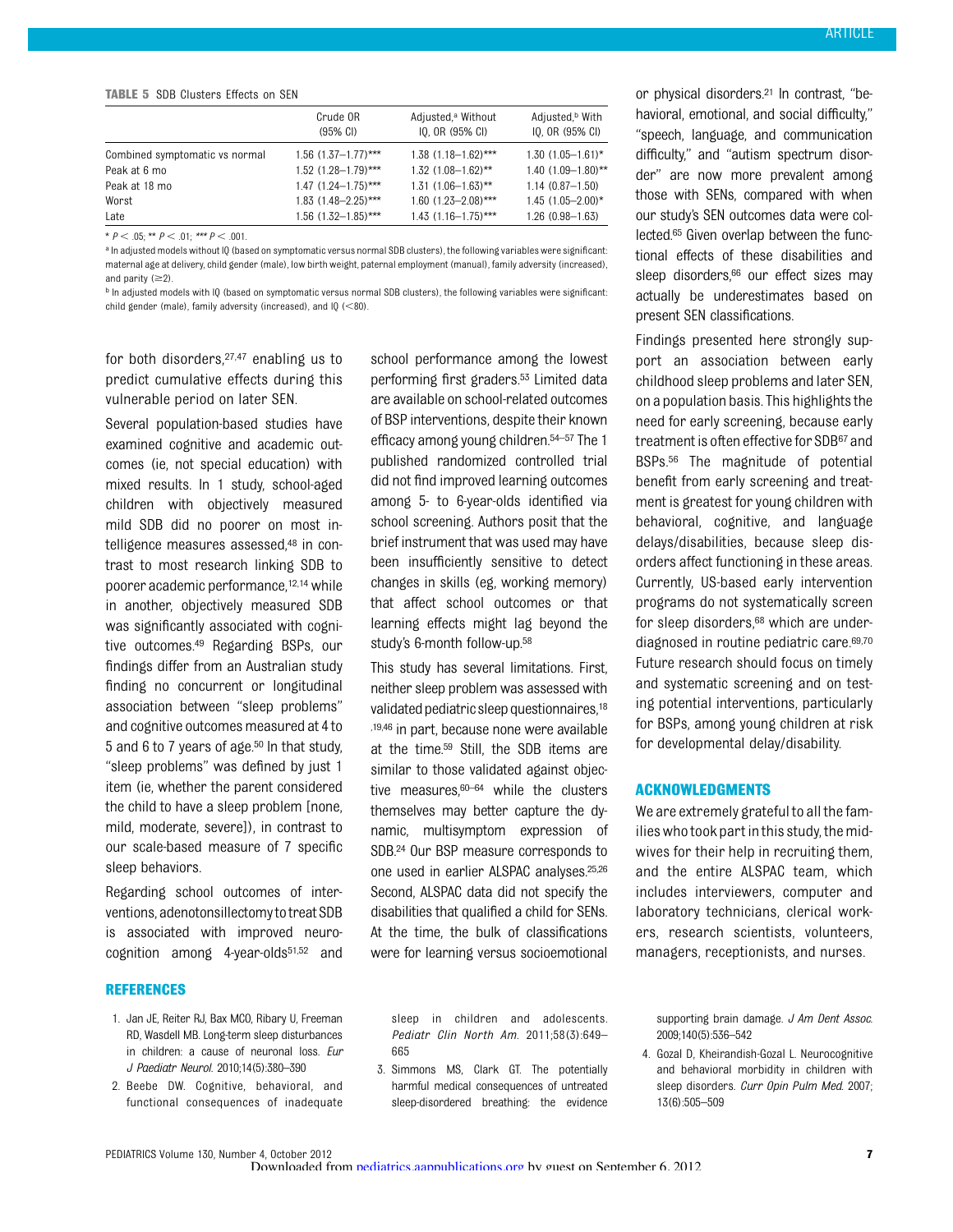- 5. Touchette E, Petit D, Tremblay RE, Montplaisir JY. Risk factors and consequences of early childhood dyssomnias: New perspectives. Sleep Med Rev. 2009;13(5):355–361
- 6. Touchette E, Petit D, Séguin JR, Boivin M, Tremblay RE, Montplaisir JY. Associations between sleep duration patterns and behavioral/cognitive functioning at school entry. Sleep. 2007;30(9):1213–1219
- 7. Ravid S, Afek I, Suraiya S, Shahar E, Pillar G. Kindergarten children's failure to qualify for first grade could result from sleep disturbances. J Child Neurol. 2009;24(7): 816–822
- 8. Dionne G, Touchette E, Forget-Dubois N, et al; Associations Between Sleep-Wake Consolidation and Language Development in Early Childhood. Associations between sleep-wake consolidation and language development in early childhood: a longitudinal twin study. Sleep. 2011;34(8):987-995
- 9. Calhoun SL, Vgontzas AN, Mayes SD, et al. Prenatal and perinatal complications: is it the link between race and SES and childhood sleep disordered breathing? J Clin Sleep Med. 2010;6(3):264–269
- 10. De Serres LM, Derkay C, Sie K, et al. Impact of adenotonsillectomy on quality of life in children with obstructive sleep disorders. Arch Otolaryngol Head Neck Surg. 2002;128 (5):489–496
- 11. Lundeborg I, McAllister A, Samuelsson C, Ericsson E, Hultcrantz E. Phonological development in children with obstructive sleep-disordered breathing. Clin Linguist Phon. 2009;23(10):751–761
- 12. Beebe DW. Neurobehavioral morbidity associated with disordered breathing during sleep in children: a comprehensive review. Sleep. 2006;29(9):1115–1134
- 13. Bass JL, Corwin M, Gozal D, et al. The effect of chronic or intermittent hypoxia on cognition in childhood: a review of the evidence. Pediatrics. 2004;114(3):805–816
- 14. Bourke RS, Anderson V, Yang JSC, et al. Neurobehavioral function is impaired in children with all severities of sleep disordered breathing. Sleep Med. 2011;12(3): 222–229
- 15. Ivanenko A, Gururaj BR. Classification and epidemiology of sleep disorders. Child Adolesc Psychiatr Clin N Am. 2009;18(4): 839–848
- 16. Boulet SL, Boyle CA, Schieve LA. Health care use and health and functional impact of developmental disabilities among US children, 1997-2005. Arch Pediatr Adolesc Med. 2009;163(1):19–26
- 17. Tomás VM, Beseler Soto B, Benac Prefasi M, Cardona Ferrer C, Pascual Olmos MJ, Lozano Campos I. Sleep disturbances among

children and adolescents with learning disabilities. Comparative study between students from a mainstream school and a special school in the Valencia Community (Spain). An Pediatr (Barc). 2008;69(4): 335–341

- 18. Quine L. Sleep problems in primary school children: comparison between mainstream and special school children. Child Care Health Dev. 2001;27(3):201–221
- 19. Blunden SL, Chervin RD. Sleep problems are associated with poor outcomes in remedial teaching programmes: a preliminary study. J Paediatr Child Health. 2008;44(5):237–242
- 20. Golding J; ALSPAC Study Team. The Avon Longitudinal Study of Parents and Children (ALSPAC)—study design and collaborative opportunities. Eur J Endocrinol. 2004;151 (suppl 3):U119–U123
- 21. UK Select Committee on Education and Skills. Annex, a statistical analysis of special education needs. 2006. Available at: [www.](http://www.publications.parliament.uk/pa/cm200506/cmselect/cmeduski/478/47811.htm) [publications.parliament.uk/pa/cm200506/](http://www.publications.parliament.uk/pa/cm200506/cmselect/cmeduski/478/47811.htm) [cmselect/cmeduski/478/47811.htm](http://www.publications.parliament.uk/pa/cm200506/cmselect/cmeduski/478/47811.htm). Accessed January 3, 2012
- 22. Audit Commission of England and Wales. Statutory assessment and statements of SEN: In need of review? 2002. Available at: [www.audit](http://www.audit-commission.gov.uk/SiteCollectionDocuments/AuditCommissionReports/NationalStudies/brsenpolicyfocus.pdf)[commission.gov.uk/SiteCollectionDocuments/](http://www.audit-commission.gov.uk/SiteCollectionDocuments/AuditCommissionReports/NationalStudies/brsenpolicyfocus.pdf) [AuditCommissionReports/NationalStudies/](http://www.audit-commission.gov.uk/SiteCollectionDocuments/AuditCommissionReports/NationalStudies/brsenpolicyfocus.pdf) [brsenpolicyfocus.pdf.](http://www.audit-commission.gov.uk/SiteCollectionDocuments/AuditCommissionReports/NationalStudies/brsenpolicyfocus.pdf) Accessed January 3, 2012
- 23. National Center for Education Statistics. Digest of Education Statistics. US Dept of Education; 2011. Vol 2010 (NCES 2011-015), Chapter 2. Washington, DC; Department of Education:2011
- 24. Freeman K, Bonuck K. Snoring, mouthbreathing, and apnea trajectories in a population-based cohort followed from infancy to 81 months: a cluster analysis. Int J Pediatr Otorhinolaryngol. 2011;76(1):122– 130
- 25. Moore M, Bonuck K. Co-morbid symptoms of sleep disordered breathing and behavioral sleep problems from 18-57 months of age: A population-based study. Behav Sleep Med. 2012
- 26. O'Connor TG, Caprariello P, Blackmore ER, Gregory AM, Glover V, Fleming P; ALSPAC Study Team. Prenatal mood disturbance predicts sleep problems in infancy and toddlerhood. Early Hum Dev. 2007;83(7): 451–458
- 27. Owens JA, Mindell JA. Pediatric insomnia. Pediatr Clin North Am. 2011;58(3):555–569
- 28. Sadeh A, Mindell JA, Luedtke K, Wiegand B. Sleep and sleep ecology in the first 3 years: a web-based study. J Sleep Res. 2009;18(1): 60–73
- 29. Brouillette RT, Horwood L, Constantin E, Brown K, Ross NA. Childhood sleep apnea and neighborhood disadvantage. J Pediatr. 2011;158(5):789–795, e1
- 30. Kuehni CE, Strippoli MPF, Chauliac ES, Silverman M. Snoring in preschool children: prevalence, severity and risk factors. Eur Respir J. 2008;31(2):326–333
- 31. Goldstein NA, Abramowitz T, Weedon J, Koliskor B, Turner S, Taioli E. Racial/ethnic differences in the prevalence of snoring and sleep disordered breathing in young children. J Clin Sleep Med. 2011;7(2):163–171
- 32. Paavonen EJ, Strang-Karlsson S, Räikkönen K, et al. Very low birth weight increases risk for sleep-disordered breathing in young adulthood: the Helsinki Study of Very Low Birth Weight Adults. Pediatrics. 2007; 120(4):778–784
- 33. Montgomery-Downs HE, Crabtree VM, Capdevila OS, Gozal D. Infant-feeding methods and childhood sleep-disordered breathing. Pediatrics. 2007;120(5):1030-1035
- 34. Li SH, Jin XM, Yan CH, Wu SH, Jiang F, Shen XM. Habitual snoring in school-aged children: environmental and biological predictors. Respir Res. 2010;Oct 19;11:144
- 35. Mindell JA, Telofski LS, Wiegand B, Kurtz ES. A nightly bedtime routine: impact on sleep in young children and maternal mood. Sleep. 2009;32(5):599–606
- 36. Hale L, Berger LM, LeBourgeois MK, Brooks-Gunn J. Social and demographic predictors of preschoolers' bedtime routines. J Dev Behav Pediatr. 2009;30(5):394–402
- 37. Bub KL, Buckhalt JA, El-Sheikh M. Children's sleep and cognitive performance: a crossdomain analysis of change over time. Dev Psychol. 2011;47(6):1504–1514
- 38. Buckhalt JA, El-Sheikh M, Keller P. Children's sleep and cognitive functioning: race and socioeconomic status as moderators of effects. Child Dev. 2007;78(1):213–231
- 39. Buckhalt JA. Insufficient sleep and the socioeconomic status achievement gap. Child Dev Perspect. 2011;5(1):59–65
- 40. Buckhalt JA, El-Sheikh M, Keller PS, Kelly RJ. Concurrent and longitudinal relations between children's sleep and cognitive functioning: the moderating role of parent education. Child Dev. 2009;80(3):875–892
- 41. Kohler MJ, Lushington K, van den Heuvel CJ, Martin J, Pamula Y, Kennedy D. Adenotonsillectomy and neurocognitive deficits in children with Sleep Disordered Breathing. PLoS ONE. 2009;4(10):e7343
- 42. Bowen E, Heron J, Waylen A, Wolke D; ALSPAC Study Team. Domestic violence risk during and after pregnancy: findings from a British longitudinal study. BJOG. 2005;112 (8):1083–1089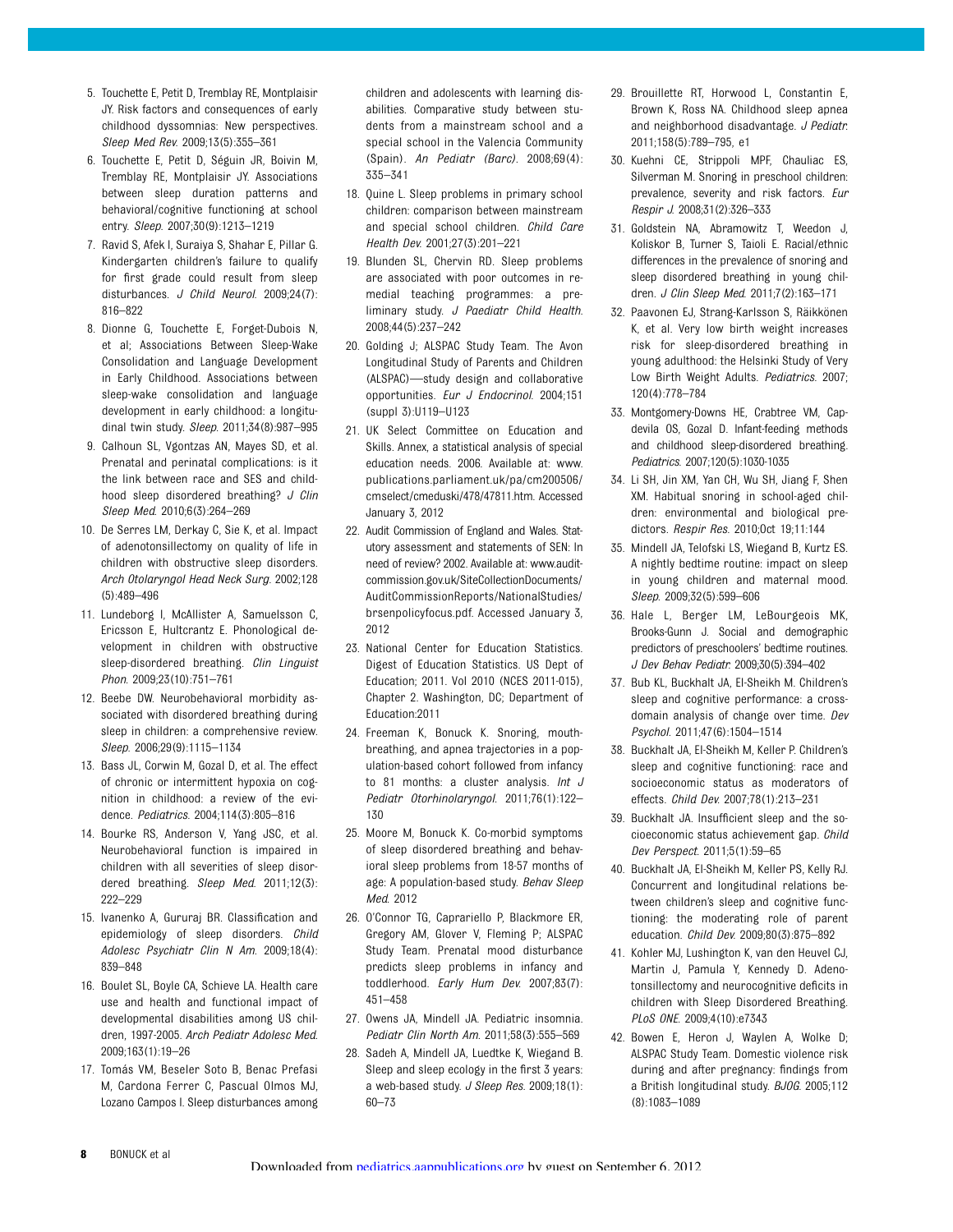- 43. Mundfrom DJ, Bradley RH, Whiteside L. A factor-analytic study of the infant-toddler and early-childhood versions of the home inventory. Educational and Psychological Measurement. Sum. 1993;53(2):479–489
- 44. Odd DE, Lewis G, Whitelaw A, Gunnell D. Resuscitation at birth and cognition at 8 years of age: a cohort study. Lancet. 2009; 373(9675):1615–1622
- 45. O'Brien RM. A caution regarding rules of thumb for variance inflation factors. Qual Quant. 2007;41(5):673–690
- 46. Tomás Vila M, Miralles Torres A, Beseler Soto B. [Spanish version of the Pediatric Sleep Questionnaire (PSQ). A useful instrument in investigation of sleep disturbances in childhood. Reliability analysis]. An Pediatr (Barc). 2007;66(2):121–128
- 47. Bonuck KA, Chervin RD, Cole TJ, et al. Prevalence and persistence of sleep disordered breathing symptoms in young children: a 6-year population-based cohort study. Sleep. 2011;34(7):875–884
- 48. Mayes SD, Calhoun SL, Bixler EO, Vgontzas AN. Nonsignificance of sleep relative to IQ and neuropsychological scores in predicting academic achievement. J Dev Behav Pediatr. 2008;29(3):206–212
- 49. Emancipator JL, Storfer-Isser A, Taylor HG, et al. Variation of cognition and achievement with sleep-disordered breathing in full-term and preterm children. Arch Pediatr Adolesc Med. 2006;160(2):203–210
- 50. Quach J, Hiscock H, Canterford L, Wake M. Outcomes of child sleep problems over the school-transition period: Australian population longitudinal study. Pediatrics. 2009; 123(5):1287–1292
- 51. Mindell JA, Meltzer LJ. Behavioural sleep disorders in children and adolescents. Ann Acad Med Singapore. 2008;37(8):722–728
- 52. Landau YE, Bar-Yishay O, Greenberg-Dotan S, Goldbart AD, Tarasiuk A, Tal A. Impaired

behavioral and neurocognitive function in preschool children with obstructive sleep apnea. Pediatr Pulmonol. 2012;47(2):180– 188

- 53. Chu J, Richdale AL. Sleep quality and psychological wellbeing in mothers of children with developmental disabilities. Res Dev Disabil. 2009;30(6):1512–1522
- 54. Danaher J. NECTAC Notes. Eligibility policies and practices for young children under PArt B or IDEA. 2011(27). Available at: [www.nectac.](http://www.nectac.org/~pdfs/pubs/nnotes27.pdf) org/∼[pdfs/pubs/nnotes27.pdf.](http://www.nectac.org/~pdfs/pubs/nnotes27.pdf) Accessed April 3, 2012
- 55. Morgenthaler TI, Owens J, Alessi C, et al; American Academy of Sleep Medicine. Practice parameters for behavioral treatment of bedtime problems and night wakings in infants and young children. Sleep. 2006;29(10):1277–1281
- 56. Ramchandani P, Wiggs L, Webb V, Stores G. A systematic review of treatments for settling problems and night waking in young children. BMJ. 2000;320(7229):209–213
- 57. Kuhn BR, Elliott AJ. Treatment efficacy in behavioral pediatric sleep medicine. J Psychosom Res. 2003;54(6):587–597
- 58. Quach J, Hiscock H, Ukoumunne OC, Wake M. A brief sleep intervention improves outcomes in the school entry year: a randomized controlled trial. Pediatrics. 2011; 128(4):692–701
- 59. Spruyt K, Gozal D. Pediatric sleep questionnaires as diagnostic or epidemiological tools: a review of currently available instruments. Sleep Med Rev. 2011;15(1):19–32
- 60. Chervin RD, Weatherly RA, Garetz SL, et al. Pediatric sleep questionnaire: prediction of sleep apnea and outcomes. Arch Otolaryngol Head Neck Surg. 2007;133(3):216–222
- 61. Chervin RD, Hedger K, Dillon JE, Pituch KJ. Pediatric sleep questionnaire (PSQ): validity and reliability of scales for sleepdisordered breathing, snoring, sleepiness,

and behavioral problems. Sleep Med. 2000;  $1(1):21-32$ 

- 62. Franco RA Jr, Rosenfeld RM, Rao M. First place—resident clinical science award 1999. Quality of life for children with obstructive sleep apnea. Otolaryngol Head Neck Surg. 2000;123(1 pt 1):9–16
- 63. Li AM, Cheung A, Chan D, et al. Validation of a questionnaire instrument for prediction of obstructive sleep apnea in Hong Kong Chinese children. Pediatr Pulmonol. 2006; 41(12):1153–1160
- 64. Brouillette RT, Fernbach SK, Hunt CE. Obstructive sleep apnea in infants and children. J Pediatr. 1982;100(1):31–40
- 65. U.K. Department for Education DfBIaS. DfE: Children with special educational needs 2010: an analysis. 2010. Available at: [www.](http://www.education.gov.uk/rsgateway/DB/STA/t000965/osr25-2010c1.pdf) [education.gov.uk/rsgateway/DB/STA/t000965/](http://www.education.gov.uk/rsgateway/DB/STA/t000965/osr25-2010c1.pdf) [osr25-2010c1.pdf](http://www.education.gov.uk/rsgateway/DB/STA/t000965/osr25-2010c1.pdf). Accessed January 26, 2012
- 66. Bonuck K, Grant R. Sleep problems and early developmental delay: implications for early intervention programs. Intellect Dev Disabil. 2012;50(1):41–52
- 67. Arens R, Muzumdar H. Childhood obesity and obstructive sleep apnea syndrome. J Appl Physiol. 2010;108(2):436–444
- 68. Bonuck KA, Hyden C, Ury G, Barnett J, Briggs R. Screening for sleep problems in early intervention and early childhood special education: a systematic review of screening and assessment instruments. Infants Young Child. 2011;24(4):1–14
- 69. Chervin RD, Archbold KH, Panahi P, Pituch KJ. Sleep problems seldom addressed at two general pediatric clinics. Pediatrics. 2001;107(6):1375–1380
- 70. Meltzer LJ, Johnson C, Crosette J, Ramos M, Mindell JA. Prevalence of diagnosed sleep disorders in pediatric primary care practices. Pediatrics. 2010;125. Available at: www.pediatrics.org/cgi/content/full/125/ e1410